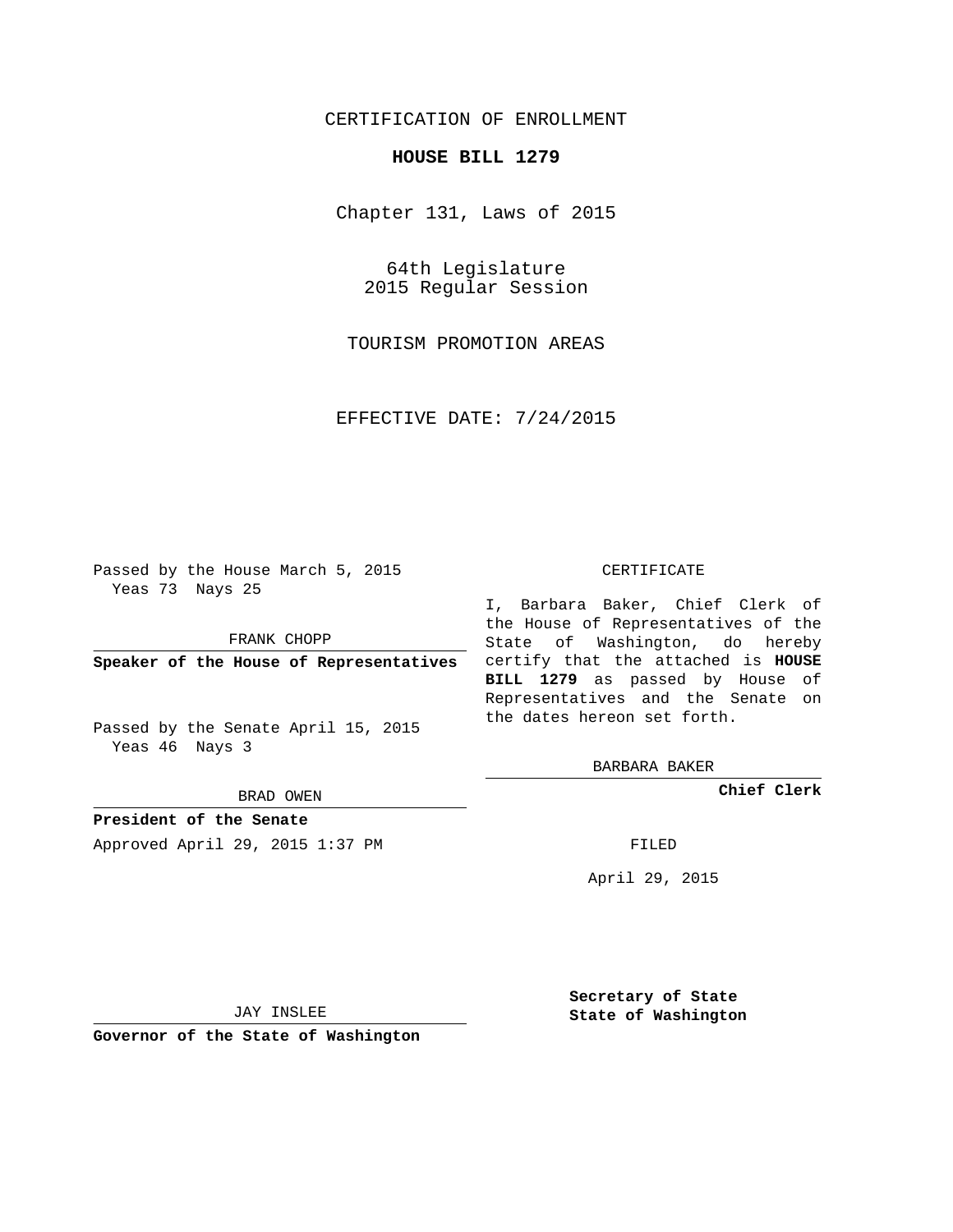## **HOUSE BILL 1279**

Passed Legislature - 2015 Regular Session

**State of Washington 64th Legislature 2015 Regular Session**

**By** Representatives Kochmar and Gregory

Read first time 01/16/15. Referred to Committee on Community Development, Housing & Tribal Affairs.

1 AN ACT Relating to local tourism promotion areas; and amending 2 RCW 35.101.010.

3 BE IT ENACTED BY THE LEGISLATURE OF THE STATE OF WASHINGTON:

4 **Sec. 1.** RCW 35.101.010 and 2009 c 442 s 1 are each amended to 5 read as follows:

6 Unless the context clearly requires otherwise, the definitions in 7 this section apply throughout this chapter.

(1) "Area" means a tourism promotion area.8

 (2)(a) Except as otherwise provided in this subsection, "legislative authority" means the legislative authority of any county with a population greater than forty thousand, or of any city or town within such a county, including unclassified cities or towns 13 operating under special charters. ((However,))

14 (b) Except as provided in (c) of this subsection, in any county 15 with a population of one million or more,  $((the)^{\text{th}})$  legislative 16 authority"((shall be comprised of))means two or more jurisdictions 17 acting jointly as the legislative authority under an interlocal 18 agreement created under chapter 39.34 RCW for the joint establishment 19 and operation of a tourism promotion area.

20 (c) For a city incorporated after January 1990, with a population 21 greater than eighty-nine thousand, and located in a county described